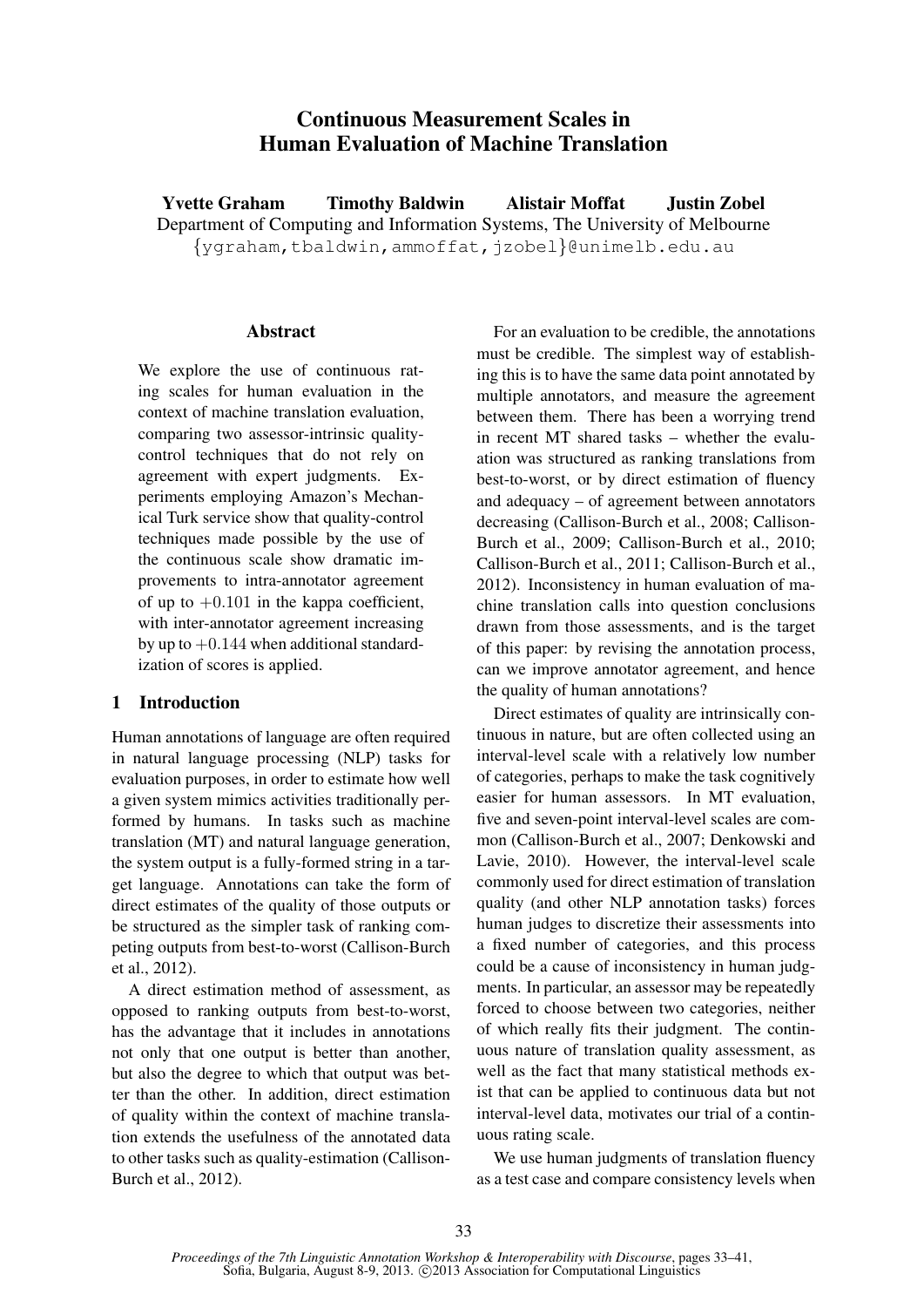the conventional 5-point interval-level scale and a continuous visual analog scale (VAS) are used for human evaluation. We collected data via Amazon's Mechanical Turk, where the quality of annotations is known to vary considerably (Callison-Burch et al., 2010). As such, we test two qualitycontrol techniques based on statistical significance – made possible by the use of the continuous rating scale – to intrinsically assess the quality of individual human judges. The quality-control techniques are not restricted to fluency judgments and are relevant to more general MT evaluation, as well as other NLP annotation tasks.

# 2 Machine Translation Fluency

Measurement of fluency as a component of MT evaluation has been carried out for a number of years (LDC, 2005), but it has proven difficult to acquire consistent judgments, even from expert assessors. Evaluation rounds such as the annual Workshop on Statistical Machine Translation (WMT) use human judgments of translation quality to produce official rankings in shared tasks, initially using an two-item assessment of fluency and adequacy as separate attributes, and more recently by asking judges to simply rank system outputs against one another according to "which translation is better". However, the latter method also reports low levels of agreement between judges. For example, the 2007 WMT reported low levels of consistency in fluency judgments in terms of both intra-annotator agreement (intra-aa), with a kappa coefficient of  $\kappa = 0.54$  (moderate), and interannotator agreement (inter-aa), with  $\kappa = 0.25$ (slight). Adequacy judgments for the same data received even lower scores:  $\kappa = 0.47$  for intra-aa, and  $\kappa = 0.23$  for inter-aa.

While concerns over annotator agreement have seen recent WMT evaluations move away from using fluency as an evaluation component, there can be no question that fluency is a useful means of evaluating translation output. In particular, it is not biased by reference translations. The use of automatic metrics is often criticized by the fact that a system that produces a good translation which happens not to be similar to the reference translations will be unfairly penalized. Similarly, if human annotators are provided with one or more reference sentences, they may inadvertently favor translations that are similar to those references. If fluency is judged independently of adequacy, no reference translation is needed, and the bias is removed.

In earlier work, we consider the possibility that *translation quality* is a hypothetical construct (Graham et al., 2012), and suggest applying methods of validating measurement of psychological constructs to the validation of measurements of translation quality. In psychology, a scale that employs more items as opposed to fewer is considered more valid. Under this criteria, a two-item (fluency and adequacy) scale is more valid than a single-item translation quality measure.

### 3 Measurement Scales

*Direct estimation* methods are designed to elicit from the subject a direct quantitative estimate of the magnitude of an attribute (Streiner and Norman, 1989). We compare judgments collected on a visual analog scale (VAS) to those using an interval-level scale presented to the human judge as a sequence of radio-buttons. The VAS was first used in psychology in the 1920's, and prior to the digital age, scales used a line of fixed length (usually 100mm in length), with anchor labels at both ends, and to be marked by hand with an "X" at the desired location (Streiner and Norman, 1989).

When an interval-scale is used in NLP evaluation or other annotation tasks, it is commonly presented in the form of an adjectival scale, where categories are labeled in increasing/decreasing quality. For example, an MT evaluation of fluency might specify  $5 =$  "Flawless English",  $4 =$  "Good English",  $3 =$  "Non-native English",  $2 =$  "Disfluent" English", and  $1 =$  "Incomprehensible" (Callison-Burch et al., 2007; Denkowski and Lavie, 2010).

With both a VAS and an adjectival scale, the choice of labels can be critical. In medical research, patients' ratings of their own health have been shown to be highly dependent on the exact wording of descriptors (Seymour et al., 1985). Alexandrov (2010) provides a summary of the extensive literature on the numerous issues associated with adjectival scale labels, including bias resulting from positively and negatively worded items not being true opposites of one another, and items intended to have neutral intensity in fact proving to have unique conceptual meanings.

Likert scales avoid the problems associated with adjectival labels, by structuring the question as a simple statement that the respondent registers their level of (dis)agreement with. Figure 1 shows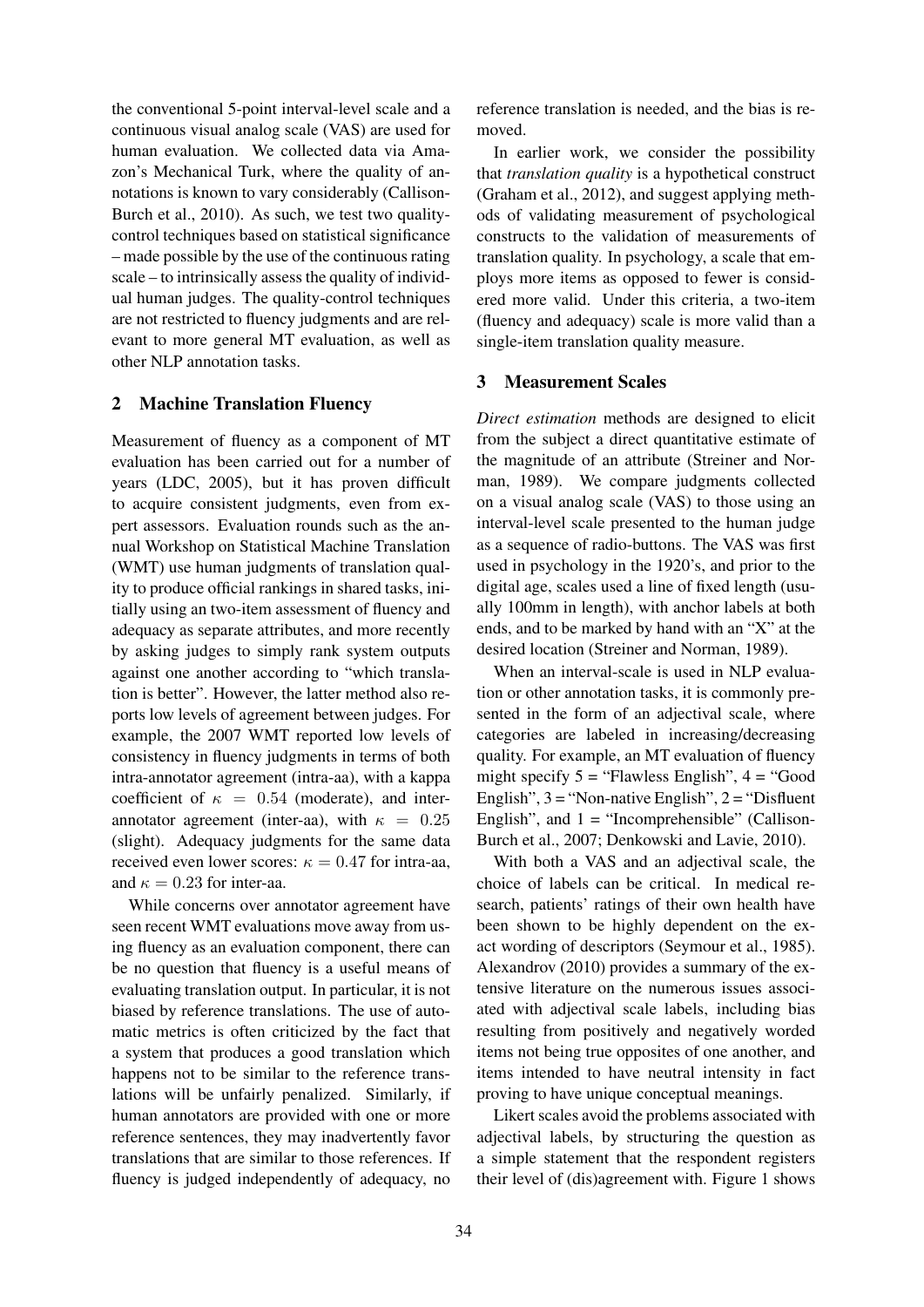

Figure 1: Amazon Mechanical Turk interface for fluency judgments with a Likert-type scale.



Figure 2: Continuous rating scale for fluency judgments with two anchors.

the Likert-type interval-level scale we use to collect fluency judgments of MT output, and Figure 2 shows an equivalent VAS using the two most extreme anchor labels, *strongly disagree* and *strongly agree*.

## 4 Crowd-sourcing Judgments

The volume of judgments required for evaluation of NLP tasks can be large, and employing experts to undertake those judgments may not always be feasible. Crowd-sourcing services via the Web offer an attractive alternative, and have been used in conjunction with a range of NLP evaluation and annotation tasks. Several guides exist for instructing researchers from various backgrounds on using Amazon's Mechanical Turk (AMT) (Gibson et al., 2011; Callison-Burch, 2009), and allowance for the use of AMT is increasingly being made in research grant applications, as a cost-effective way of gathering data. Issues remain in connection with low payment levels (Fort et al., 2011); nevertheless, Ethics Approval Boards are typically disinterested in projects that make use of AMT, regarding AMT as being a purchased service rather than a part of the experimentation that may affect human subjects.

The use of crowd-sourced judgments does, however, introduce the possibility of increased inconsistency, with service requesters typically having no specific or verifiable knowledge about any given worker. Hence, the possibility that a worker is acting in good faith but not performing the task well must be allowed for, as must the likelihood that some workers will quite ruthlessly seek to minimize the time spent on the task, by deliberately giving low-quality or fake answers. Some workers may even attempt to implement automated responses, so that they get paid without having to do the work they are being paid for.

For example, if the task at hand is that of assessing the fluency of text snippets, it is desirable to employ native speakers. With AMT the requester has the ability to restrict responses to only workers who have a specified skill. But that facility does not necessarily lead to confidence – there is nothing stopping a worker employing someone else to do the test for them. Devising a test that reliably evaluates whether or not someone is a native speaker is also not at all straightforward.

Amazon allow location restrictions, based on the registered residential address of the Turker, which can be used to select in favor of those likely to have at least some level of fluency (Callison-Burch et al., 2010). We initially applied this restriction to both sets of judgments in experiments, setting the task up so that only workers registered in Germany could evaluate the to-German translations, for example. However, very low re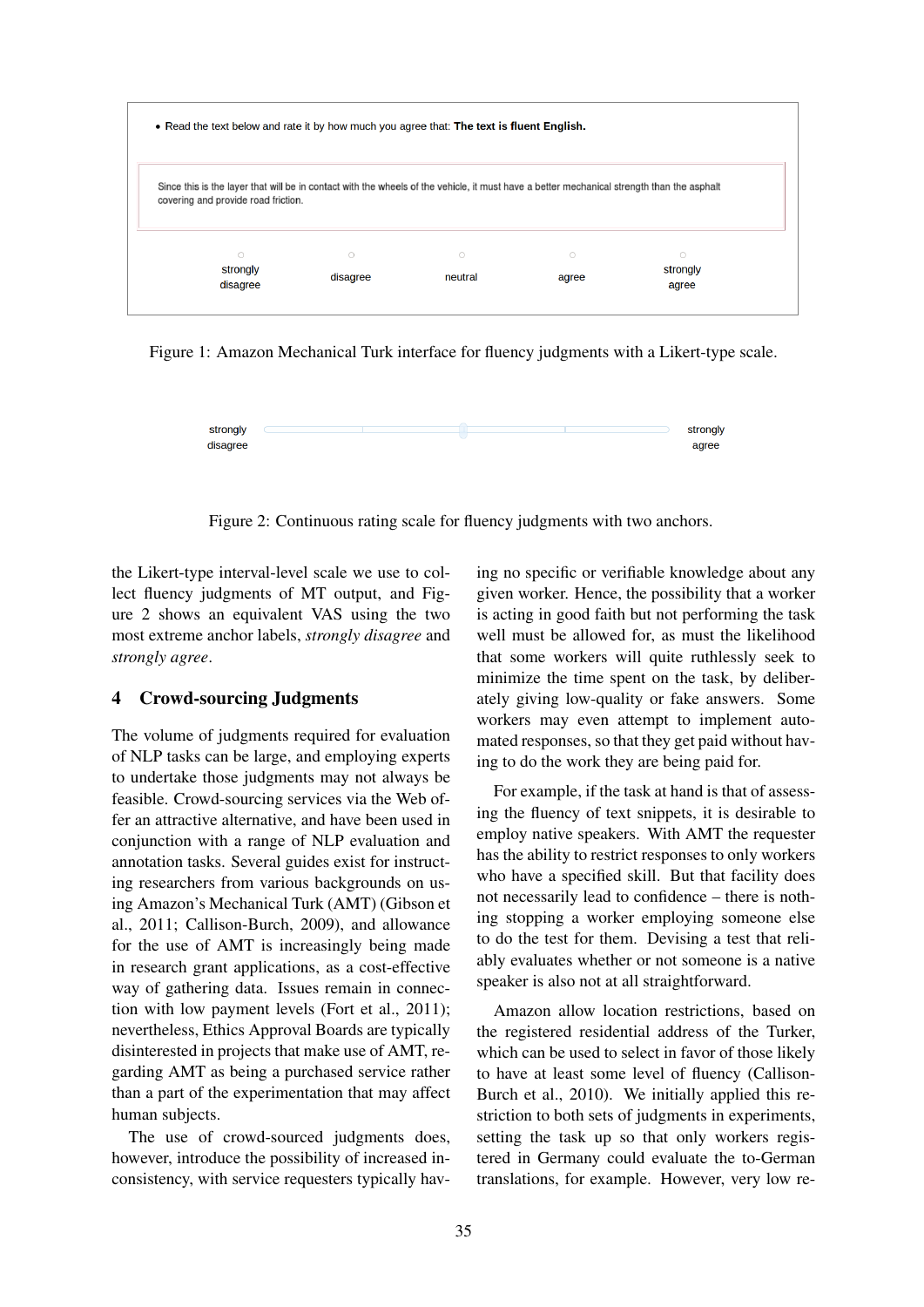sponse rates for languages other than to-English were problematic, and we also received a number of apparently-genuine requests from native speakers residing outside the target countries. As a result, we removed all location restrictions other than for the to-English tasks. $<sup>1</sup>$ </sup>

Crowd-sourcing judgments has the obvious risk of being vulnerable to manipulation. On the other hand, crowd-sourced judgments also offer the potential of being *more* valid than those of experts, since person-in-the-street abilities might be a more useful yardstick for some tasks than informed academic judgment, and because a greater number of judges may be available.

Having the ability to somehow evaluate the quality of the work undertaken by a Turker is thus highly desirable. We would like to be able to put in place a mechanism that filters out non-native speakers; native speakers with low literacy levels; cheats; and robotic cheats. That goal is considered in the next section.

# 5 Judge-Intrinsic Quality Control

One common method of quality assessment for a new process is to identify a set of "gold-standard" items that have been judged by experts and whose merits are agreed, present them to the new process or assessor, and then assess the degree to which the new process and the experts "agree" on the outcomes (Snow et al., 2008; Callison-Burch et al., 2010). A possible concern is that even experts can be expected to disagree (and hence have low inter-aa levels), meaning that disagreement with the new process will also occur, even if the new process is a reliable one. In addition, the quality of the judgments collected is also assessed via agreement levels, meaning that any filtering based on a quality-control measure that uses agreement will automatically increase consistency, even to the extent of recalibrating non-expert workers' responses to more closely match expert judgments (Snow et al., 2008). Moreover, if an interval-level scale is used, standardized scores cannot be employed, so a non-expert who is more lenient than the experts, but in a reliable and systematic manner, might still have their assessments discarded.

For judgments collected on a continuous scale, statistical tests based on difference of means (over assessors) are possible. We structure our human



Figure 3: Intrinsic quality-control distributions for an individual judge.

intelligence tasks (HITs) on Mechanical Turk in groups of 100 in a way that allows us to control assignment of repeat item pairs to workers, so that statistical tests can later be applied to an individual worker's score distributions for repeat items. Workers were made aware of the task structure before accepting it – the task preview included a message *This HIT consists of 100 fluency assessments, you have 0 so far complete*.

We refer to the repeat items in a HIT as *ask again* translations. In addition, we inserted a number of *bad reference* pairs into each HIT, with a *bad reference* pair consisting of a genuine MT system output, and a distorted sentence derived from it, expecting that its fluency was markedly worse than that of the corresponding system output. This was done by randomly selecting two words in the sentence and duplicating them in random locations not adjacent to the original word and not in the initial or sentence-final position. Any other degradation method could also be used, so long as it has a high probability of reducing the fluency of the text, and provided that it is not immediately obvious to the judges.

Insertion of *ask again* and *bad reference* pairs into the HITs allowed two measurements to be made for each worker: when presented with an *ask again* pair, we expect a conscientious judge to give similar scores (but when using a continuous scale, certainly not identical), and on *bad reference* pairings a conscientious judge should reliably give the altered sentence a lower score. The wide separation of the two appearances of an *ask again* pair makes it unlikely that a judge would remember either the sentence or their first reaction to it, and backwards movement through the sentences comprising each HIT was not possible. In total, each HIT contained 100 sen-

<sup>&</sup>lt;sup>1</sup>It has also been suggested that AMT restricts Turker registration by country; official information is unclear about this.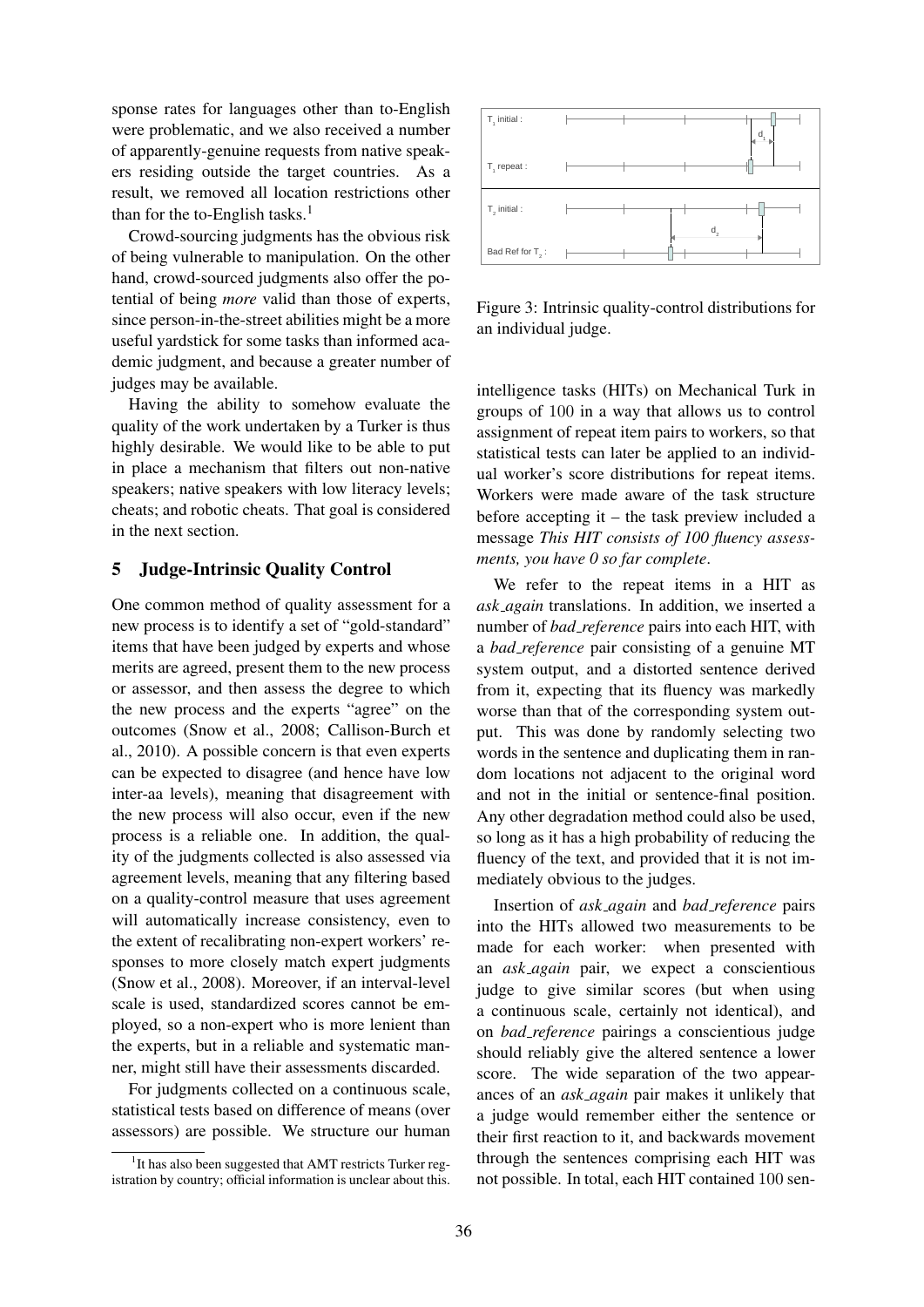

Figure 4: Welch's t-test reliability estimates plotted against mean seconds per judgment.

tences, including 10 *bad reference* pairs, and 10 *ask again* pairs.

Figure 3 illustrates these two types of pairs, presuming that over the course of one or more HITs each worker has assessed multiple *ask again* pairs generating the distribution indicated by  $d_1$ , and also multiple *bad reference* pairs, generating the distribution indicated by  $d_2$ . As an estimate of the reliability of each individual judge we apply a t-test to compare *ask again* differences with *bad reference* differences, with the expectation that for a conscientious worker the latter should be larger than the former. Since there is no guarantee that the two distributions of  $d_1$  and  $d_2$  have the same variance, we apply Welch's adaptation of the Student t-test.

The null hypothesis to be tested for each AMT worker is that the score difference for *ask again* pairs is not less than the score difference for *bad\_reference* pairs. Lower *p* values mean more reliable workers; in the experiments that are reported shortly, we use  $p < 0.05$  as a threshold of reliability. We also applied the non-parametric Mann-Whitney test to the same data, for the purpose of comparison, since there is no guarantee that  $d_1$  and  $d_2$  will be normally distributed for a given assessor.

The next section provides details of the experimental structure, and then describes the outcomes in terms of their effect on overall system rankings. As a preliminary indication of Turker be-

havior, Figure 4 summarizes some of the data that was obtained. Each plotted point represents one AMT worker who took part in our experiments, and the horizontal axis reflects their average perjudgment time (noting that this is an imprecise measurement, since they may have taken phone calls or answered email while working through a HIT, or simply left the task idle to help obscure a lack of effort). The vertical scale is the  $p$  value obtained for that worker when the *ask again* distribution is compared to their *bad reference* distribution, with a line at  $p = 0.05$  indicating the upper limit of the zone for which we are confident that they had a different overall response to *ask again* pairs than they did to *bad reference* pairs. Note the small number of very fast, very inaccurate workers at the top left; we have no hesitation in calling them unconscientious (and declining to pay them for their completed HITs). Note also the very small number of workers for which it was possible to reliably distinguish their *ask again* behavior from their *bad reference* behavior.

## 6 Experiments

#### HIT Structure

A sample of 560 translations was selected at random from the WMT 2012 published shared task dataset for a range of language pairs, with segments consisting of 70 translations, each assigned to a total of eight distinct HITs. The sentences were generated as image files, as recommended for judgment of translations (Callison-Burch, 2009). Each HIT was presented to a worker as a set of 100 sentences including a total of 30 quality control items, with only one sentence visible on-screen at any given time. Each quality control item comprised a pair of corresponding translations, widely separated within the HIT. Three kinds of quality control pairs were used:

- *ask again*: system output and exact repeat;
- *bad reference*: system output and an altered version of it with noticeably lower fluency; and
- *good reference*: system output and the corresponding human produced reference translation (as provided in the released WMT data).

Each HIT consisted of 10 groups, each containing 10 sentences: 7 "normal" translations, plus one of each type of quality control translation drawn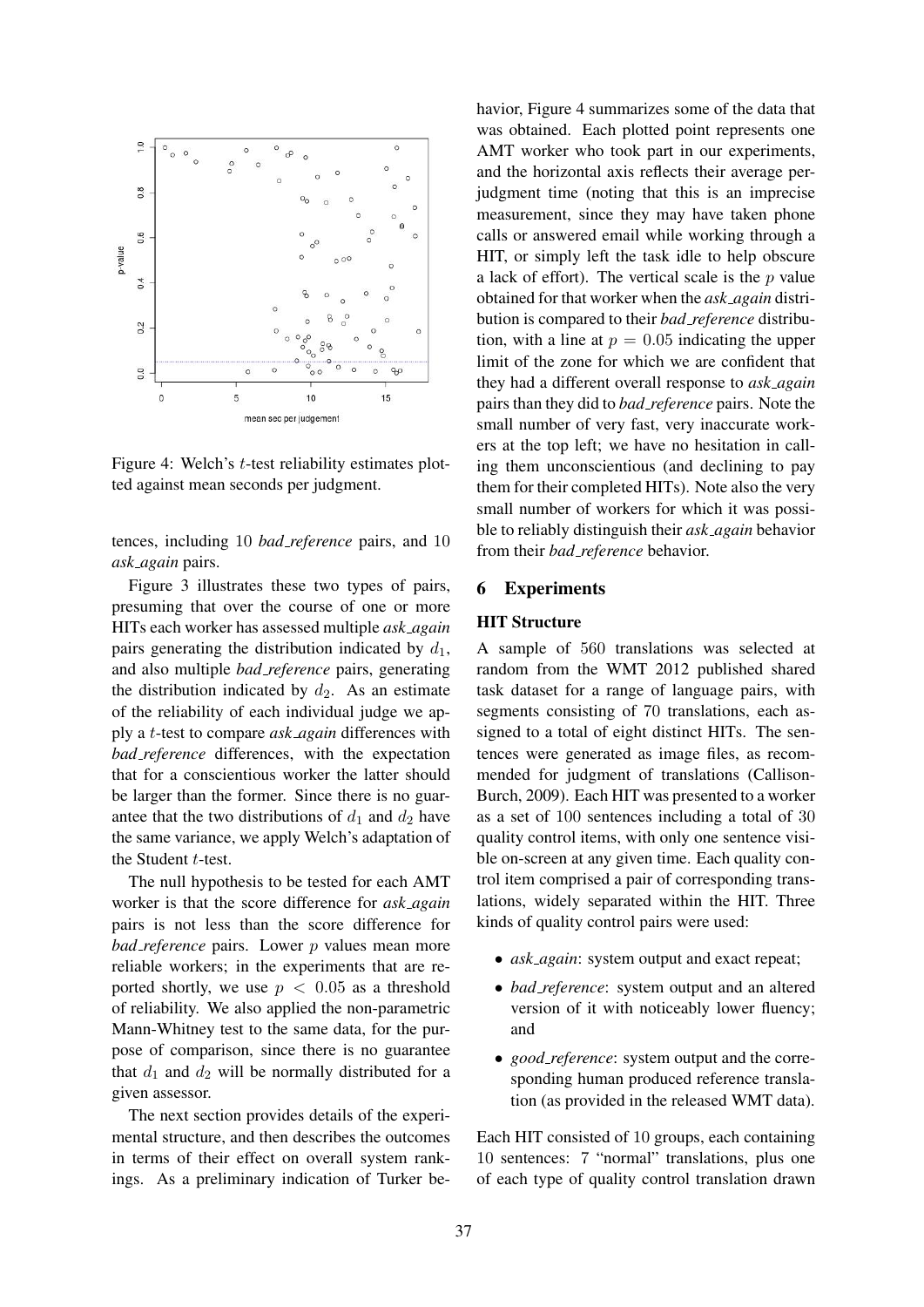from one of the other groups in the HIT in such a way that 40–60 judgments would be completed between the elements of any quality-control pair.

### Consistency of Human Judgments

Using judgments collected on the continuous rating scale, we first examine assessor consistency based on Welch's t-test and the non-parametric Mann-Whitney U-test. In order to examine the degree to which human assessors assign consistent scores, we compute mean values of  $d_1$  (Figure 3) when *ask again* pairs are given to the same judge, and across pairs of judges. Three sets of results are shown: the raw unfiltered data; data filtered according to  $p < 0.05$  according to the qualitycontrol regime described in the previous section using the Welch's t-test; and data filtered using the Mann-Whitney U-test. Table 1 shows that the t-test indicates that only 13.1% of assessors meet quality control hurdle, while a higher proportion, 35.7%, of assessors are deemed acceptable.

The stricter filter, Welch's t-test, yields more consistent scores for same-judge repeat items: decreases of 4.5 (mean) and 4.2 (sd) are observed when quality control is applied. In addition, results for Welch's t-test show high levels of consistency for same-judge repeat items: an average difference of only 9.5 is observed, which is not unreasonable, given that the scale is 100 points in length and a 10-point difference corresponds to just 60 pixels on the screen.

For repeat items rated by distinct judges, both filtering methods decrease the mean difference in scores compared to the unfiltered baseline, with the two tests giving similar improvements.

When an interval-level scale is used to evaluate the data, the Kappa coefficient is commonly used to evaluate consistency levels of human judges (Callison-Burch et al., 2007), where  $Pr(a)$  is the relative observed agreement among raters, and  $Pr(e)$  is the hypothetical probability of chance agreement:

$$
\kappa = \frac{\Pr(a) - \Pr(e)}{1 - \Pr(e)}
$$

In order to use the Kappa coefficient to compare agreement levels for the interval-level and continuous scales, we convert continuous scale scores to a target number of interval categories. We do this primarily for a target number of five, as this best provides a comparison between scores for the 5 point interval-level scale. But we also present results for targets of four and two categories, since the continuous scale is marked at the midway and quarter points, providing implicit intervals. A twocategory is also interesting if the assessment process is regarded as dichotomizing to only include for each translation whether or not the judge considered it to be "good" or "bad". Use of statistical difference of means tests on interval-level data is not recommended; but for the purpose of illustration, we also applied Welch's  $t$ -test to quality control workers that completed the interval-level HITs, with the same threshold of  $p < 0.05$ .

Tables 2 and 3 show intra-annotator agreement for the five-point interval scale and continuous scales, with and without quality control. $<sup>2</sup>$  Results</sup> for repeat items on the interval-level scale show that quality control only alters intra-aa marginally  $(\Pr(a)$  increases by 1%), and that inter-aa levels worsen  $(\Pr(a)$  decreases by 6.2%). This confirms that applying statistical tests to interval-level data is not a suitable way of filtering out low quality workers.

When comparing consistency levels of assessors using the interval-level scale to those of the continuous scale, we observe marginally lower  $\kappa$ coefficients for both intra-aa (−0.009) and interaa (−0.041) for the continuous scale. However, this is likely to be in part due to the fact that the continuous scale corresponds more intuitively to 4 categories, and agreement levels for the unfiltered 4-category continuous scale are higher than those collected on the interval-level scale by  $+0.023$ intra-aa and  $+0.014$  inter-aa.

Applying quality-control on the continuous scale results in dramatic increases in intra-aa levels:  $+0.152$  for 5-categories (5-cat),  $+0.100$  for 4-categories (4-cat) and  $+0.096$  for 2-categories (2-cat). When considering inter-aa levels, qualitycontrol does not directly result in as dramatic an increase, as inter-aa levels increase by  $+0.010$ for 5-cat,  $+0.006$  for 4-cat and  $+0.004$  for 2-cat. It is likely, however, that apparent disagreement between assessors might be due to different assessors judging fluency generally worse or better than one another. The continuous scale allows for scores to be standardized by normalizing scores with respect to the mean and standard deviation of all scores assigned by a given individual judge. We therefore transform scores of each judge into

 $2^2$ Note that the mapping from continuous scores to categories was not applied for quality control.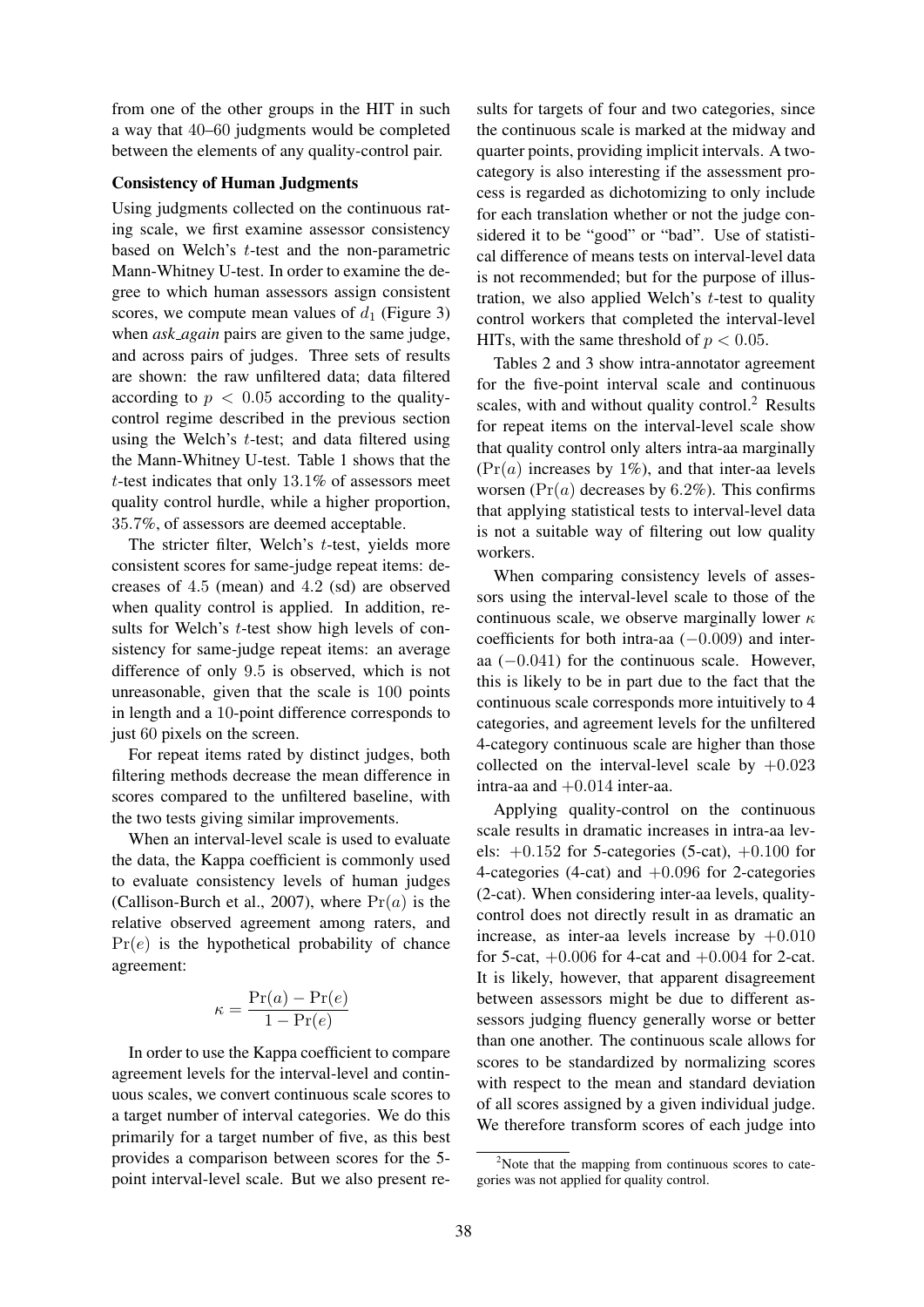|                     |           |           | same judge |      | distinct judges |      |  |
|---------------------|-----------|-----------|------------|------|-----------------|------|--|
|                     | workers   | judgments | sd<br>mean |      | mean            | sd   |  |
| Unfiltered          | $100.0\%$ | 100.0%    | 14.0       | 18.4 | 28.9            | 23.5 |  |
| Welch's t-test      | $13.1\%$  | 23.5%     | 9.5        | 14.2 | 25.2            | 21.0 |  |
| Mann-Whitney U-test | 35.7%     | 48.8%     | 13.1       | 17.7 | 25.0            | 22.6 |  |

Table 1: Mean and standard deviation of score differences for continuous scale with *ask again* items within a given judge and across two distinct judges, for no quality control (unfiltered), Welch's t-test and Mann-Whitney U-test with a quality-control threshold of  $p < 0.05$ .

| #             | 5-pt. interval |          | 5-pt. interval |          | continuous |          | continuous |          |
|---------------|----------------|----------|----------------|----------|------------|----------|------------|----------|
| categ-        | unfiltered     |          | filtered       |          | unfiltered |          | filtered   |          |
| ories         | Pr(a)          | $\kappa$ | Pr(a)          | $\kappa$ | Pr(a)      | $\kappa$ | Pr(a)      | $\kappa$ |
| 5             | 60.4%          | 0.505    | 61.4%          | 0.517    | 59.7%      | 0.496    | 71.8%      | 0.647    |
| 4             |                |          |                |          | 64.6%      | 0.528    | 72.1%      | 0.629    |
| $\mathcal{D}$ |                | -        |                |          | 85.2%      | 0.704    | 90.0%      | 0.800    |

Table 2: Intra-annotator (same judge) agreement levels for 5-point interval and continuous scales for unfiltered judgments and judgments of workers with  $p < 0.05$  for Welch's t-test.

corresponding z-scores and use percentiles of the combined set of all scores to map z-scores to categories where a score falling in the bottom 20 th percentile corresponds to *strongly disagree*, scores between the 20 th and 40 th percentile to *disagree*, and so on. Although this method of transformation is somewhat harsh on the continuous scale, since scores no longer correspond to different locations on the original scale, it nevertheless shows an increase in consistency of  $+0.05$  (5-cat),  $+0.086$  (4cat) and  $+0.144$  (2-cat). However, caution must be taken when interpreting consistency for standardized scores, as can be seen from the increase in agreement observed when unfiltered scores are standardized.

Table 4 shows a breakdown by target language of the proportion of judgments collected whose scores met the significance threshold of  $p < 0.05$ . Results appear at first to have shockingly low levels of high quality work, especially for English and German. When running the tasks in Mechanical Turk, it is worth noting that we did not adopt statistical tests to automatically accept/reject HITs and we believe this would be rather harsh on workers. Our method of quality control is a high bar to reach and it is likely that many workers that do not meet the significance threshold would still have been working in good faith. In practice, we individually examined mean scores for reference translation, system outputs and *bad reference* pairs, and only declined payment when there was no doubt the re-

|          | English   German   French   Spanish |       |       |
|----------|-------------------------------------|-------|-------|
| $10.0\%$ | $0\%$                               | 57.9% | 62.5% |

Table 4: High quality judgments, by language.

sponse was either automatic or extremely careless.

The structure of the task and the fact that the quality-control items were somewhat hidden may have lulled workers into a false sense of complacency, and perhaps encouraged careless responses. However, even taking this into consideration, the fact that *none* of the German speaking assessors and just 10% of English speaking assessors reached our standards serves to highlight the importance of good quality-control techniques when employing services like AMT. In addition, the risk of getting low quality work for some languages might be more risky than for others. The response rate for high quality work for Spanish and French was so much higher than German and English, perhaps by chance, or perhaps the result of factors that will be revealed in future experimentation.

#### System Rankings

As an example of the degree to which system rankings are affected by applying quality control, for the language direction for which we achieved the highest number of high quality assessments, English-to-Spanish, we include system rankings by mean score with each measurement scale, with and without quality control and for mean z-scores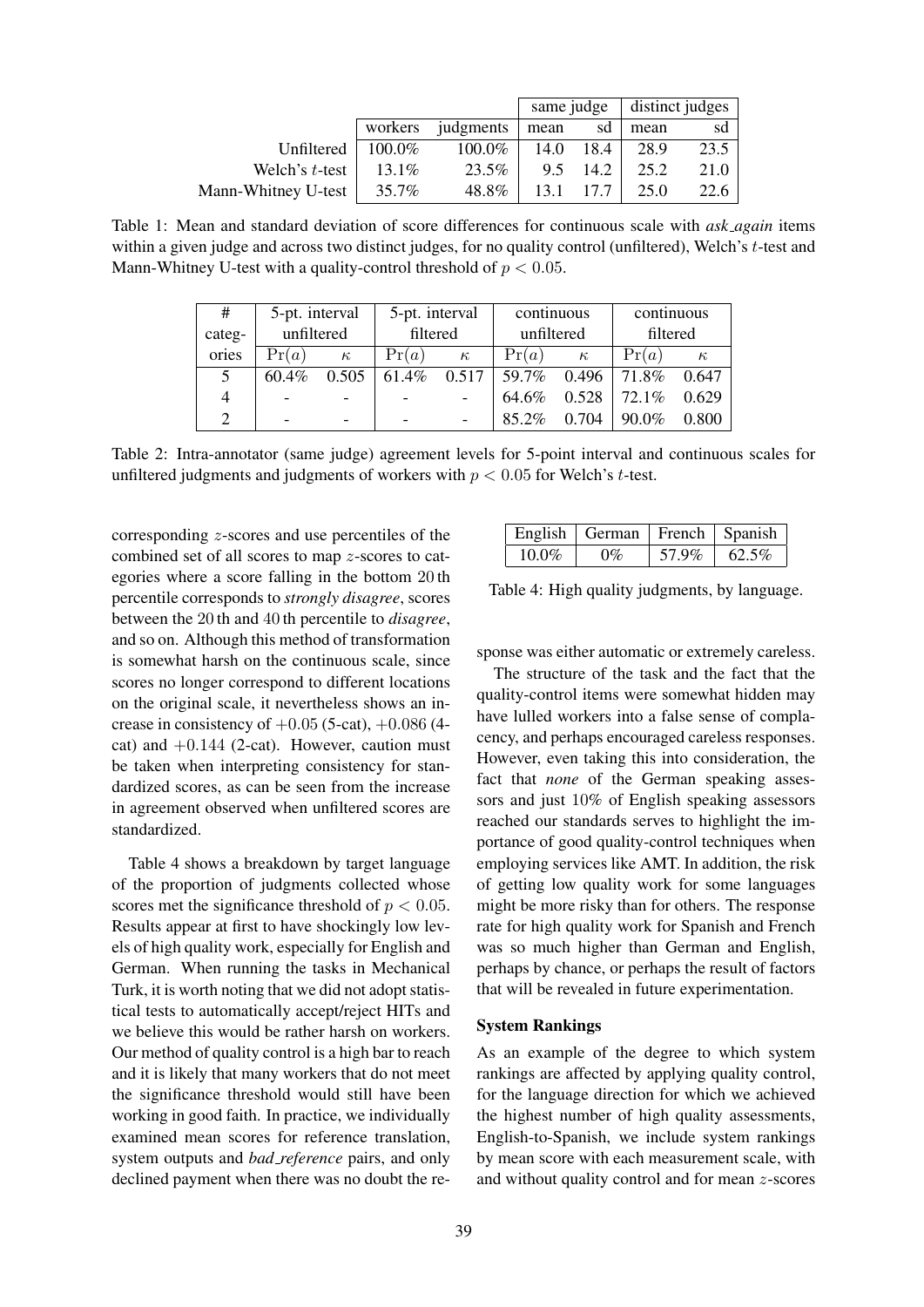| #      | 5-pt. interval                 |          | 5-pt. interval |          | continuous       |       | continuous |       | cont. standrdzed. |          | cont. standrdzed. |          |
|--------|--------------------------------|----------|----------------|----------|------------------|-------|------------|-------|-------------------|----------|-------------------|----------|
| categ- | qual.-controlled<br>unfiltered |          | unfiltered     |          | qual.-controlled |       | unfiltered |       | qual.-controlled  |          |                   |          |
| ories  | Pr(a)                          | $\kappa$ | Pr(a)          | $\kappa$ | Pr(a)            | к.    | Pr(a)      | к     | Pr(a)             | $\kappa$ | Pr(a)             | $\kappa$ |
|        | 33.0%                          | 0.16     | 26.8%          | 0.084    | 29.5%            | 0.119 | 30.3%      | 0.128 | $30.2\%$          | 0.1272   | 33.5%             | 0.169    |
|        |                                |          |                |          | 38.1%            | 0.174 | 38.5%      | 0.180 | 35.5%             | 0.1403   | 44.5%             | 0.260    |
|        |                                |          |                |          | 66.5%            | 0.331 | 66.8%      | 0.335 | 75.5%             | 0.5097   | 73.8%             | 0.475    |

Table 3: Inter-annotator (distinct judge) agreement levels for 5-point interval and continuous scales for unfiltered judgments and judgments of workers with  $p < 0.05$  for Welch's t-test.

|                                |      |         |            |            |       |                   |                  | $z$ -scores       |         |
|--------------------------------|------|---------|------------|------------|-------|-------------------|------------------|-------------------|---------|
| $5-pt.$                        |      | $5-pt.$ |            | continuous |       | continuous        |                  | continuous        |         |
| unfiltered<br>qual.-controlled |      |         | unfiltered |            |       | qual.-controlled  | qual.-controlled |                   |         |
| Sys A                          | 2.00 | SysA    | 2.00       | Sys E      | 69.60 | Sys E             | 74.39            | Sys E             | 0.43    |
| Sys B                          | 1.98 | Sys D   | 1.97       | Sys B      | 61.78 | Sys F             | 65.07            | Sys B             | 0.16    |
| SysC                           | 1.98 | Sys F   | 1.95       | Sys G      | 60.21 | Sys G             | 64.51            | Sys G             | 0.08    |
| Sys D                          | 1.98 | SysC    | 1.95       | SysF       | 59.38 | Sys B             | 63.68            | Sys D             | 0.06    |
| Sys E                          | 1.98 | Sys E   | 1.95       | Sys D      | 59.05 | Sys D             | 63.52            | SysC              | 0.02    |
| Sys F                          | 1.97 | Sys B   | 1.94       | Sys A      | 57.44 | S <sub>ys</sub> C | 61.33            | S <sub>ys</sub> F | 0.01    |
| Sys G                          | 1.97 | Sys G   | 1.93       | SysI       | 56.31 | Sys A             | 58.43            | Sys H             | $-0.03$ |
| Sys H                          | 1.96 | Sys H   | 1.90       | SysC       | 55.82 | SysI              | 57.46            | Sys I             | $-0.07$ |
| SysI                           | 1.96 | Sys I   | 1.88       | Sys H      | 55.27 | Sys H             | 57.04            | Sys A             | $-0.10$ |
| Sys J                          | 1.94 | Sys J   | 1.81       | Sys J      | 50.46 | Sys J             | 50.73            | Sys J             | $-0.23$ |
| Sys K                          | 1.90 | Sys K   | 1.76       | Sys K      | 44.62 | Sys K             | 41.25            | Sys K             | $-0.47$ |

Table 5: WMT system rankings based on approximately 80 randomly-selected fluency judgments per system, with and without quality control for radio button and continuous input types, based on German-English. The quality control method applied is annotators who score worsened system output and genuine system outputs with statistically significant lower scores according to paired Student's t-test.

when raw scores are normalized by individual assessor mean and standard deviation. The results are shown in Table 5. (Note that we do not claim that these rankings are indicative of actual system rankings, as only fluency of translations was assessed, using an average of just 55 translations per system.)

When comparing system rankings for unfiltered versus quality-controlled continuous scales, firstly the overall difference in ranking is not as dramatic as one might expect, as many systems retain the same rank order, with only a small number of systems changing position. This happens because random-clickers cannot systematically favor any system, and positive and negative random scores tend to cancel each other out. However, even having two systems ordered incorrectly is of concern; careful quality control, and the use of normalization of assessors' scores may lead to more consistent outcomes. We also note that incorrect system orderings may lead to flow-on effects for evaluation of automatic metrics.

The system rankings in Table 5 also show how

the use of the continuous scale can be used to rank systems according to z-scores, so that individual assessor preferences over judgments can be ameliorated. Interestingly, the system that scores closest to the mean, Sys F, corresponds to the baseline system for the shared task with a z-score of 0.01.

# 7 Conclusion

We have compared human assessor consistency levels for judgments collected on a five-point interval-level scale to those collected on a continuous scale, using machine translation fluency as a test case. We described a method for qualitycontrolling crowd-sourced annotations that results in marked increases in intra-annotator consistency and does not require judges to agree with experts. In addition, the use of a continuous scale allows scores to be standardized to eliminate individual judge preferences, resulting in higher levels of inter-annotator consistency.